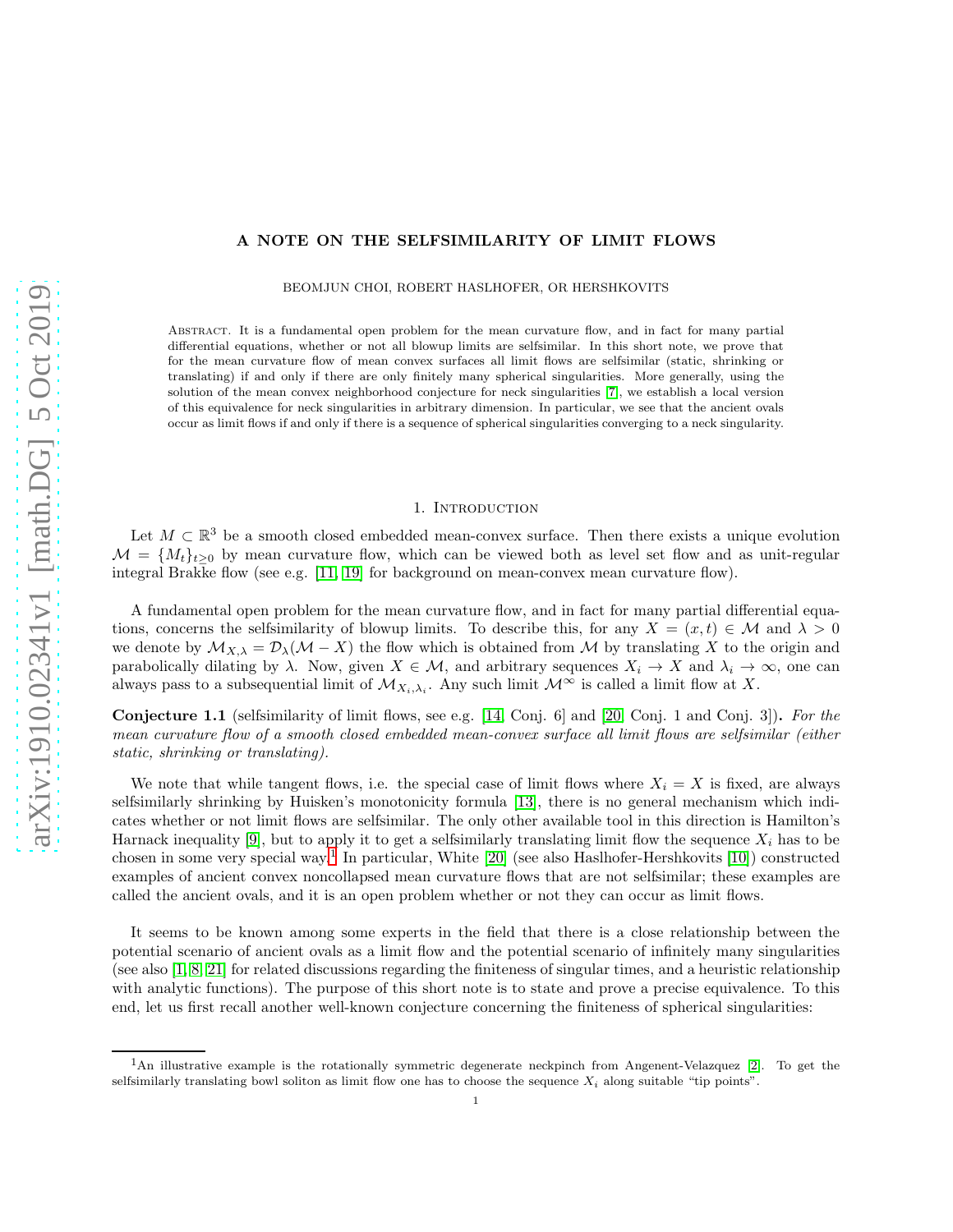<span id="page-1-0"></span>Conjecture 1.2 (finiteness of spherical singularities, see e.g. [\[15,](#page-3-9) Conj. Q] and [\[22,](#page-4-3) Conj. on p. 1237]). For the mean curvature flow of a smooth closed embedded mean-convex surface there are only finitely many spherical singularities.

Here, we say that the flow M has a spherical singularity at X, if the tangent flow at X is a round shrinking sphere, c.f. [\[11,](#page-3-1) [19,](#page-4-0) [20\]](#page-4-1). It is known that there can be at most countably many spherical singularities, c.f. [\[18\]](#page-4-4). Conjecture [1.2](#page-1-0) is known to be true for smooth rotationally symmetric initial surfaces by work of Altschuler-Angenent-Giga [\[1\]](#page-3-6). The smoothness assumption cannot be dropped. Indeed, Miura [\[17\]](#page-4-5) gave examples of singular mean convex initial surfaces, whose flows have countably many spherical singularities.

The following theorem shows that Conjecture [1.1](#page-0-1) (selfsimilarity of limit flows) and Conjecture [1.2](#page-1-0) (finiteness of spherical singularities) are equivalent. Specifically, we prove:

<span id="page-1-2"></span>**Theorem 1.3.** Let  $\mathcal{M} = \{M_t\}_{t>0}$  be the mean curvature flow of a smooth closed embedded mean-convex surface. Then all limit flows of  $\mathcal M$  are selfsimilar if and only if  $\mathcal M$  has only finitely many spherical singularities.

In particular, as a corollary (of the proof) we obtain:

**Corollary 1.4.** The ancient ovals occur as a limit flow of  $M$  if and only if there is a sequence of spherical singularities converging to a cylindrical singularity.

More generally, we establish a local version of this equivalence that holds for neck singularities in arbitrary dimension. To describe this, given any smooth closed embedded hypersurface  $M = \partial K \subset \mathbb{R}^{n+1}$ , as in [\[12\]](#page-3-10) we denote by  $(M,K)$  and  $(M',K')$  the outer and inner flow, respectively.<sup>[2](#page-1-1)</sup> As in [\[7,](#page-3-0) Def. 1.17] we say that the mean curvature evolution of  $M$  has an inwards or outwards neck singularity at  $X$  if the rescaled flow  $\mathcal{D}_{\lambda}(\mathcal{K} - X)$  or  $\mathcal{D}_{\lambda}(\mathcal{K}' - X)$ , respectively, converges for  $\lambda \to \infty$  locally smoothly with multiplicity 1 to a round shrinking solid cylinder  $\{\bar{B}^n(\sqrt{2(n-1)|t|}) \times \mathbb{R}\}_{t<0}$ , up to rotation. Using these notions, we can now state our local result in arbitrary dimensions:

<span id="page-1-3"></span>Theorem 1.5. Suppose the mean curvature evolution of a smooth closed embedded hypersurface M has an inwards (respectively outwards) neck singularity at  $X_0 = (x_0, t_0)$ . Then there exists an  $\varepsilon > 0$  such that  $[t_0 - \varepsilon, t_0 + \varepsilon] \ni t \mapsto M_t \cap B_{\varepsilon}(x_0)$  (respectively  $M'_t \cap B_{\varepsilon}(x_0)$ ) has only finitely many spherical singularities if and only if the ancient ovals do not occur as limit flow of  $\mathcal M$  (respectively  $\mathcal M'$ ) at  $X_0$ .

To establish these equivalences we proceed as follows. First, we show that if there is a sequence of spherical singularities converging to a cylindrical singularity, then we can rescale by suitable factors around suitable centers to get a limit flow that is not selfsimilar. Next, we show that the ovals cannot occur as limit flow if there are only finitely many spherical singularities. Together with recent results from Brendle-Choi [\[4\]](#page-3-11), Angenent-Daskalopoulos-Sesum [\[3\]](#page-3-12) and Choi-Haslhofer-Hershkovits-White [\[7\]](#page-3-0) we can then conclude the proof. For the sake of exposition, we first give the proof in the simpler 2-dimensional global setting of Theorem [1.3,](#page-1-2) and afterwards describe the necessary generalizations needed for the proof of Theorem [1.5.](#page-1-3)

Finally, it seems reasonable to expect that similar results should hold for 3-dimensional Ricci flow through singularities, as introduced by Kleiner-Lott [\[16\]](#page-4-6).

Acknowledgments. RH has been partially supported by an NSERC Discovery Grant (RGPIN-2016-04331) and a Sloan Research Fellowship. OH has been partially supported by a Koret Foundation early career scholar award.

<span id="page-1-1"></span><sup>&</sup>lt;sup>2</sup>In particular, we have that  $M_t = M'_t$  and  $K'_t = \overline{\mathbb{R}^{n+1} \setminus K_t}$  for at least as long as the level set flow does not fatten.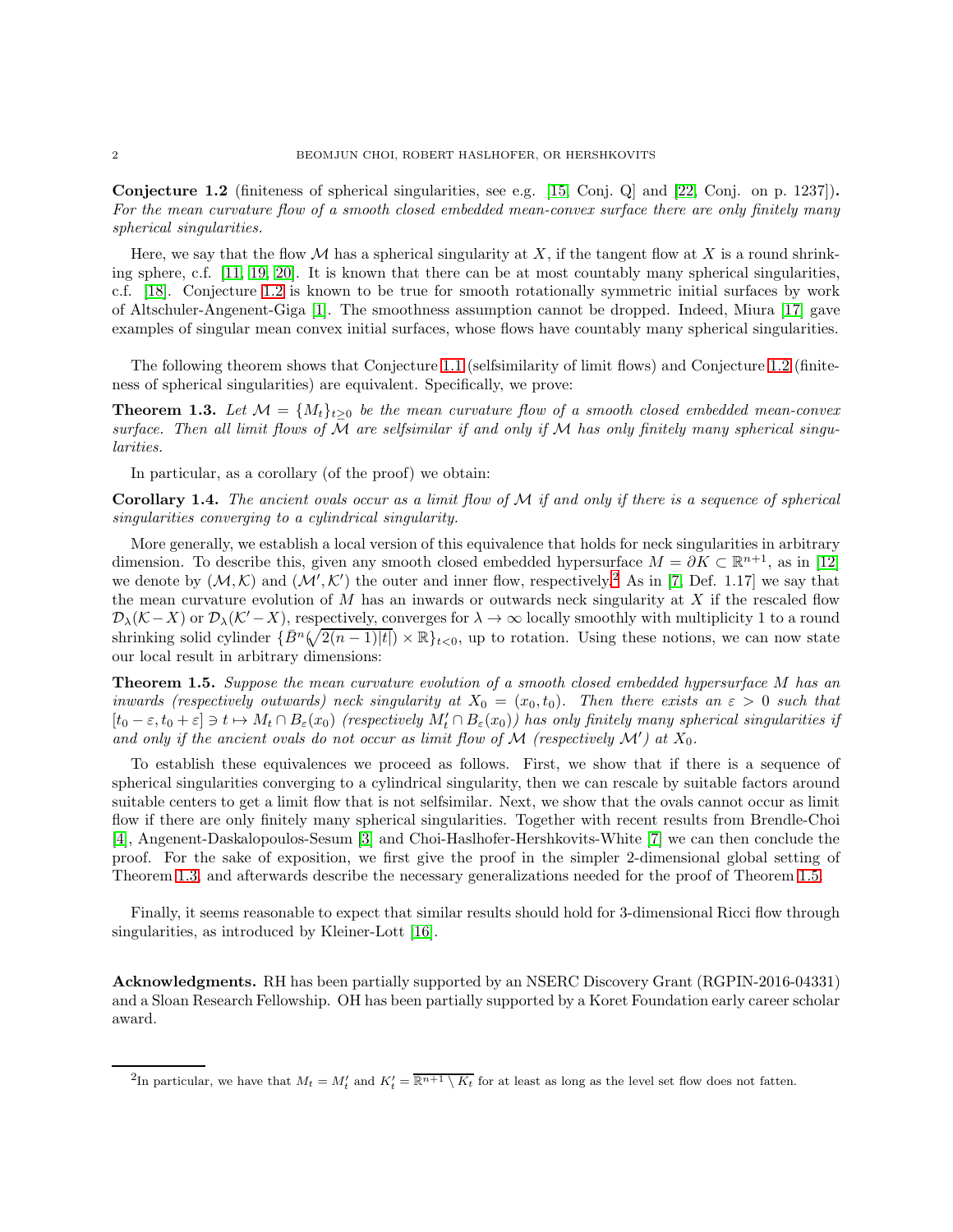## 2. The proofs

To prove Theorem [1.3,](#page-1-2) we proceed by establishing the following three propositions.

<span id="page-2-2"></span>**Proposition 2.1.** If there is a sequence of spherical singularities converging to a cylindrical singularity, then there occurs a limit flow that is not selfsimilar.

*Proof.* Fix  $\varepsilon > 0$  small enough. Given  $X \in \mathcal{M}$  we consider the rescaled flow  $\mathcal{M}_{X,1/r_{\alpha}}$  on diadic annuli of radius  $r_{\alpha} = 2^{\alpha}$ , where  $\alpha \in \mathbb{Z}$ . Denote by  $S(X)$  the last spherical scale, i.e. the supremum of  $r_{\alpha}$  such that M is  $\varepsilon$ -close around X at scale  $r_{\alpha}$  to a round shrinking sphere. Denote by  $Z(X)$  the first cylindrical scale, i.e. the infimum of  $r_{\alpha}$  such that M is  $\varepsilon$ -close around X at scale  $r_{\alpha}$  to a round shrinking cylinder.

Now assume  $X_i \in \mathcal{M}$  is a sequence of spherical singularities converging to a cylindrical singularity  $X \in \mathcal{M}$ . Since we have spherical singularities it holds that  $S(X_i) > 0$ . On the other hand, since the flow has a cylindrical singularity at X and since  $X_i \to X$ , for i large enough we have  $Z(X_i) < \infty$ , and in fact

$$
\lim_{i \to \infty} Z(X_i) = 0.
$$

By Huisken's monotonicity formula [\[13\]](#page-3-3), we clearly have  $S(X_i) \leq Z(X_i)$ . By quantitative differentiation, see e.g. [\[5\]](#page-3-13), the ratio between these scales is bounded, i.e.

$$
\frac{Z(X_i)}{S(X_i)} \le C.
$$

Consider the rescaled flows  $\mathcal{M}_{X_i,S(X_i)^{-1}}$  and pass to a subsequential limit  $\mathcal{M}^{\infty}$ . Then,  $\mathcal{M}^{\infty}$  is  $\varepsilon$ -spherical at scale 1 and  $\varepsilon$ -cylindrical at some scale between 1 and C. Hence, the limit flow  $\mathcal{M}^{\infty}$  is not selfsimilar.  $\square$ 

<span id="page-2-0"></span>Proposition 2.2. If there are only finitely many spherical singularities, then ancient ovals do not occur as limit flow.

*Proof.* Suppose towards a contradiction that there are  $X_i = (x_i, t_i) \to X_0 = (x_0, t_0)$  and  $\lambda_i \to \infty$  such that  $\mathcal{M}_{X_i,\lambda_i}$  converges to an ancient oval which becomes extinct at  $t=0$  at the origin. Since  $\lambda_i \cdot (M_{t_i-\lambda_i^{-2}}-x_i)$ converges to the time  $t = -1$  slice of the oval, which is compact and strictly convex, there exists an  $i_0$  such that, for  $i > i_0$ , the oval-like component of  $\lambda_i \cdot (M_{t_i - \lambda_i^{-2}} - x_i)$  is strictly convex and hence the flow of that component has a spherical singularity at some  $(y_i, s_i) \in M_{X_i, \lambda_i}$ . Consequently, the unrescaled flow M has a spherical singularities at  $(x_i + \lambda_i^{-1}y_i, t_i + \lambda_i^{-2}s_i) =: (x'_i, t'_i)$ .

By the convergence to the oval, we have  $y_i \to 0$  and  $s_i \to 0$ , and thus it is not hard to see that  $\mathcal{M}_{(x'_i,t'_i),\lambda_i}$ also converges to an oval, which becomes extinct at  $(x_0, t_0)$ . Since there are only finitely many spherical singularities, and since  $(x'_i, t'_i)$  converges to  $(x_0, t_0)$ , we infer that  $(x'_i, t'_i) = (x_0, t_0)$  for large *i*.

In summary,  $\mathcal{M}_{(x_0,t_0),\lambda_i}$  converges for  $i \to \infty$  to an ancient oval; this is a contradiction to the fact that tangent flows are always backwardly selfsimilar.

# <span id="page-2-1"></span>Proposition 2.3. If the ancient ovals do not occur as limit flow, then all limit flows are selfsimilar.

Proof. By White's regularity and structure theory for mean-convex mean curvature flow [\[19,](#page-4-0) [20\]](#page-4-1) (see also Haslhofer-Kleiner [\[11\]](#page-3-1)) all limit flows are noncollapsed, convex, and smooth until they become extinct. Thus, by the recent classification of Brendle-Choi [\[4\]](#page-3-11) and Angenent-Daskalopoulos-Sesum [\[3\]](#page-3-12) every limit flow must be one of the following: a static plane, a round shrinking sphere, a round shrinking cylinder, a translating bowl solition, or an ancient oval. All except the last one are selfsimilar. This implies the assertion.

We can now establish the claimed equivalences.

Proof of Theorem [1.3.](#page-1-2) If there are only finitely many spherical singularities, then by Proposition [2.2](#page-2-0) the ancient ovals cannot occur as limit flow. Together with Proposition [2.3](#page-2-1) this implies that all limit flows are selfsimilar. Assume now there are spherical singularities at infinitely many points  $X_i$ . After passing to a subsequence, the points  $X_i$  converge to some point X. By the semi-continuity of Huisken's density [\[13\]](#page-3-3),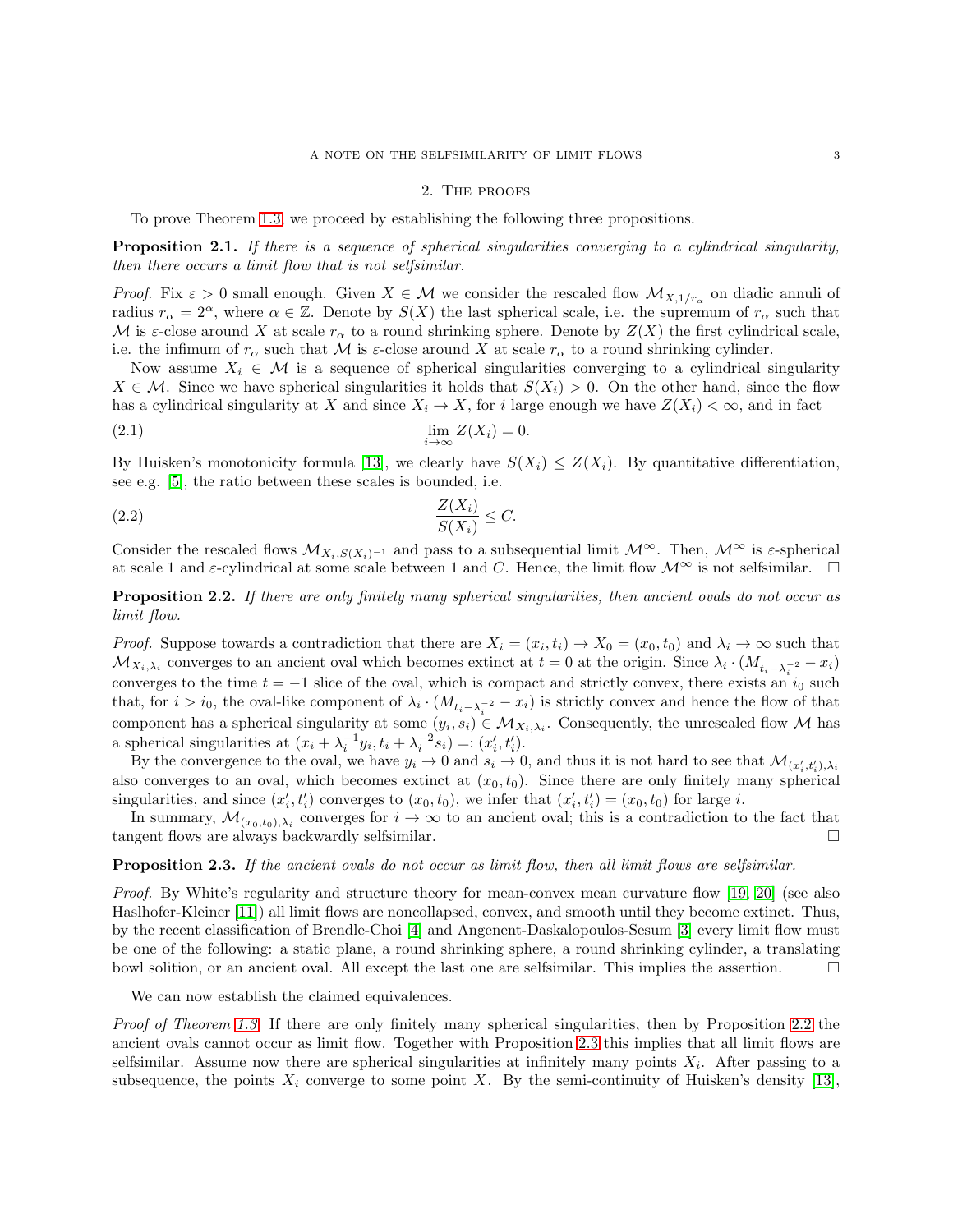the point X must be a singular point. Since for the flow of mean convex surfaces all tangent flows are either round shrinking spheres or round shrinking cylinders by [\[19,](#page-4-0) [20\]](#page-4-1) (see also [\[11\]](#page-3-1)), and since spherical singularities are isolated, it follows that  $M$  has a cylindrical singularity at X. Hence, applying Proposition [2.1](#page-2-2) we conclude that we get a limit flow that is not selfsimilar.  $\square$ 

To deal with the general case of neck singularities, we employ the recent resolution of the mean-convex neighborhood conjecture for neck singularities from [\[7\]](#page-3-0), which we now quote for convenience of the reader.

<span id="page-3-14"></span>**Theorem 2.4** ([\[7,](#page-3-0) Thm. 1.17]). Assume  $X_0 = (x_0, t_0)$  is a space-time point at which the evolution of a smooth closed embedded hypersurface  $M \subset \mathbb{R}^{n+1}$  by mean curvature flow has an inward neck singularity. Then there exists an  $\varepsilon = \varepsilon(X_0) > 0$  such that

$$
(2.3) \t K_{t_2} \cap B(x_0, \varepsilon) \subseteq K_{t_1} \setminus M_{t_1}
$$

for all  $t_0 - \varepsilon < t_1 < t_2 < t_0 + \varepsilon$ . Similarly, if the evolution has an outward neck singularity at  $X_0$ , then there exists some  $\varepsilon = \varepsilon(X_0) > 0$  such that

$$
(2.4) \t K'_{t_2} \cap B(x_0, \varepsilon) \subseteq K'_{t_1} \setminus M'_{t_1}
$$

for all  $t_0 - \varepsilon < t_1 < t_2 < t_1 + \varepsilon$ . Furthermore, in both cases, any nontrivial limit flow at  $X_0$  is either a round shrinking sphere, a round shrinking cylinder, a translating bowl soliton or an ancient oval.

*Proof of Theorem [1.5.](#page-1-3)* Applying [\[12,](#page-3-10) Thm. B3], we get a unit-regular integral Brakke flow  $\mathcal M$  in a neighborhood of  $X_0$ , whose support is equal to the outer respectively inner flow, with multiplicity one.

Arguing as in Proposition [2.1,](#page-2-2) if there are spherical singularities at  $X_i$  with  $X_i \to X_0$ , then blowing up by  $S(X_i)$  and passing to a limit we would obtain a limit flow  $\mathcal{M}^{\infty}$  at  $X_0$ , that is not selfsimilar. By the classification of potential limit flows from Theorem [2.4](#page-3-14) (which generalizes the classification results from [\[3,](#page-3-12) [4\]](#page-3-11) that have been used in the proof of Proposition [2.3\)](#page-2-1),  $\mathcal{M}^{\infty}$  has to be an ancient oval.

Conversely, as the argument in Proposition [2.2](#page-2-0) only uses the appearance of the ancient ovals as a limit flow, it applies in this context as well. Thus, if the ancient ovals occur as limit flow at  $X_0$ , there must be a sequence of spherical singularities converging to  $X_0$ .

## **REFERENCES**

- <span id="page-3-6"></span>1. S. Altschuler, S. Angenent, Y. Giga, Mean curvature flow through singularities for surfaces of rotation, J. Geom. Anal. 5(1995):293-358.
- <span id="page-3-12"></span><span id="page-3-8"></span>2. S. Angenent, J. Velazquez, Degenerate neckpinches in mean curvature flow, J. Reine Angew. Math. 482(1997):15-66.
- <span id="page-3-11"></span>3. S. Angenent, P. Daskalopoulos, N. Sesum, Uniqueness of two-convex closed ancient solutions to the mean curvature flow, arXiv:1804.07230.
- <span id="page-3-13"></span>4. S. Brendle, K. Choi, Uniqueness of convex ancient solutions to mean curvature flow in  $\mathbb{R}^3$ , Invent. Math. 217(2019):35-76.
- 5. J. Cheeger, R. Haslhofer, A. Naber, Quantitative stratification and the regularity of mean curvature flow, Geom. Funct. Anal. 23(2013):828-847.
- <span id="page-3-0"></span>6. K. Choi, R. Haslhofer, O. Hershkovits, Ancient low entropy flows, mean convex neighborhoods, and uniqueness, arXiv:1810.08467.
- 7. K. Choi, R. Haslhofer, O. Hershkovits, B. White, Ancient asymptotically cylindrical flows and applications, arXiv:1910.00639.
- <span id="page-3-7"></span><span id="page-3-4"></span>8. T. Colding, W. Minicozzi, Differentiability of the arrival time, Comm. Pure Appl. Math. 69(2016):2349-2363.
- <span id="page-3-5"></span>9. R. Hamilton Harnack estimate for the mean curvature flow, J. Differential Geom. 41(1995):215-226.
- <span id="page-3-1"></span>10. R. Haslhofer, O. Hershkovits, Ancient solutions of the mean curvature flow, Comm. Anal. Geom. 24(2016):593-604.
- <span id="page-3-10"></span>11. R. Haslhofer, B. Kleiner, Mean curvature flow of mean convex hypersurfaces, Comm. Pure. Appl. Math. 70(2018):511-546.
- 12. O. Hershkovits, B. White Non-fattening of mean curvature flow at singularities of mean convex type, Comm. Pure Appl. Math. (to appear), 2018.
- <span id="page-3-3"></span><span id="page-3-2"></span>13. G. Huisken, Asymptotic behavior for singularities of the mean curvature flow, J. Differential Geom. 31(1990):285-299.
- <span id="page-3-9"></span>14. T. Ilmanen, Problems in mean curvature flow, https://people.math.ethz.ch/ ilmanen/classes/eil03/problems03.ps, 2003.
- 15. T. Ilmanen, Elliptic regularization and partial regularity for motion by mean curvature, Mem. Amer. Math. Soc. 108(520):x+90, 1994.